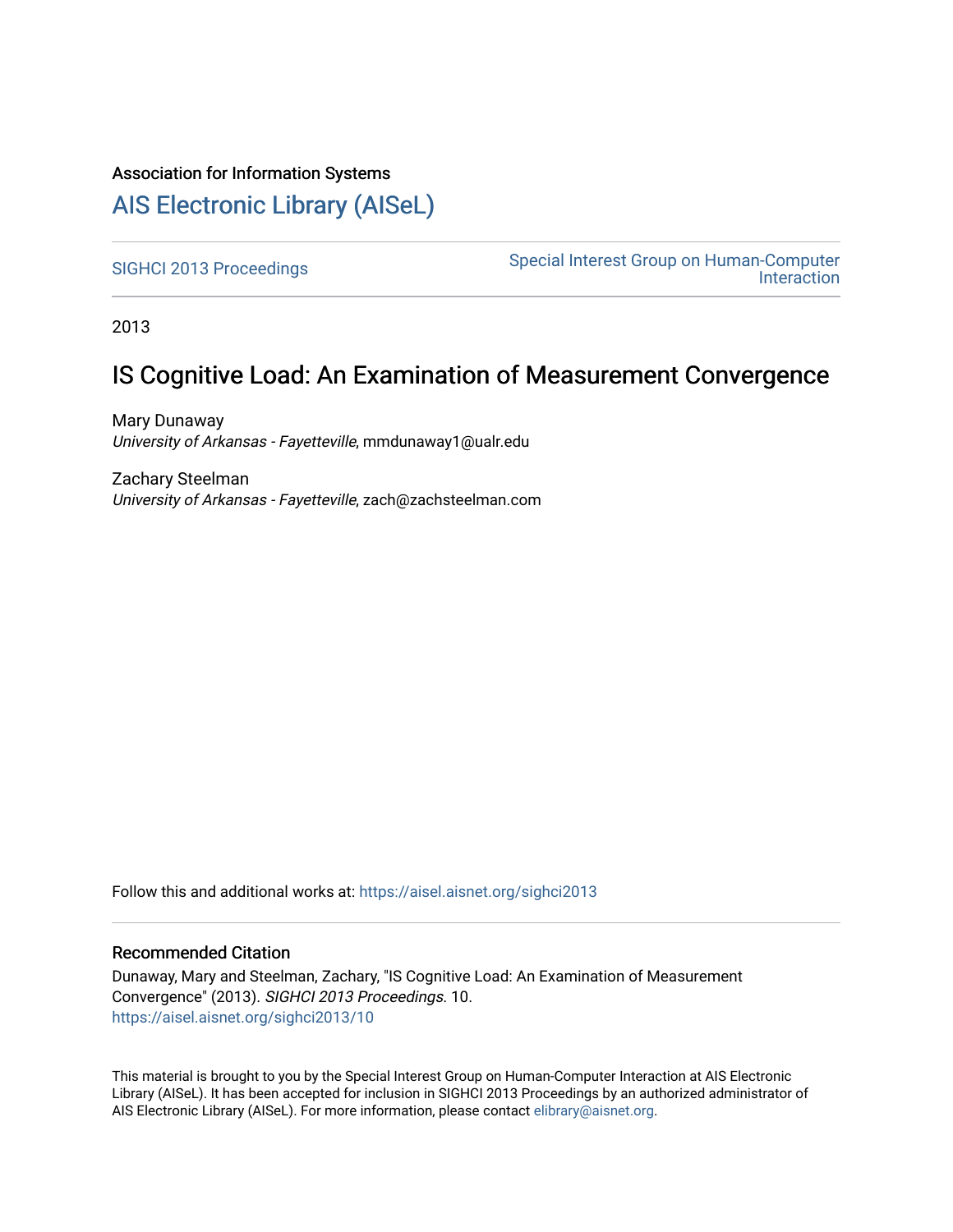# **IS Cognitive Load: An Examination of Measurement Convergence**

*Doctoral Student Roundtable*

**Mary M. Dunaway**

University of Arkansas - Fayetteville mdunaway@walton.uark.edu

#### **Zachary R. Steelman** University of Arkansas - Fayetteville zach@zachsteelman.com

#### **ABSTRACT**

Despite the growth and interest in information processing research, understanding the supporting role of information systems (IS) has been limited. While cognitive processing of information has been examined in learning environments with traditional learning tasks, the investigation of cognitive load within complex simulated IS learning environments has received less attention. Traditional measurement allows for a broad user evaluation of the ISs and actual usage from a holistic perspective; however, detailed synchronous evaluation of cognitive load during the usage of the IS may allow for more accurate assessment of how system features influence cognitive load and subsequent performance outcomes. Therefore, this research attempts to integrate traditional subjective and physiological measurements to examine cognitive load within a dynamic simulated IS learning environment. This research study focuses on how subjective and objective physiological (galvanic skin response (GSR), heart rate variability (HRV), and electroencephalography (EEG) measures of cognitive load compare in simulated IS training environments.

#### **Keywords**

Cognitive Load, NeuroIS physiological tools, training, IS learning.

#### **INTRODUCTION**

Recent directions in research have led to the emergent evaluation of theories and foundations with objective physiological and neurological measurement (Dimoka, Pavlou & Davis, 2011). This thrust has been an attempt to validate and evaluate methods of collecting data on the physiological changes that occur in an individual during various phenomena. Typically, empirical evidence of theoretical testing has been evaluated with self-report scale-based measurement items that attempt to capture an unobservable behavior. Due to the latency characteristics, post-hoc evaluation, and self-report bias of many of our traditional techniques, the evaluation of measurement error, validity, and reliability can be a significant concern compared to objective measures.

Within the field of IS an emerging research stream of NeuroIS has developed which focuses on "the use of

cognitive neuroscience theories, methods, and tools to inform IS research" (Dimoka et al. 2007 pp. 1). The use of neuroscience and physiological measurement techniques can inform and enrich our ability to capture and measure objective data during IS phenomena, compare traditional techniques and methodologies, and examine the differences and commonalities within each method. This ability for cross examination and triangulation of methods via multi-trait multi-method (MTMM) techniques allows researchers to delve deeper into complex phenomena via multiple measure comparison to assess construct validity. An area of interest in both the ISs research as well as the mature stream of psychophysiological assessment is cognitive load.

Cognitive load (CL) can be defined as the cognitive effort made by an individual to understand and perform his/her task (Sweller, 1988). The utilization of ISs is a core support tool assisting individuals with handling large amounts of data in an attempt to reduce the cognitive load. Prior literature has well-grounded the concept and simplified its theoretical association to short-term or working memory (Ayres, 2006; Paas, Renkel, & Sweller, 2003; Sweller, 2006). Cognitive load can typically be extracted through three measurement techniques: subjective measures, performance measures, and neurophysiological measures (Galy, Cariou, & Melan, 2011). Yet, these methods still provide limited detail of the association with cognitive brain processing. Recent advances in cognitive neuroscience and psychophysiological measurement allow for the capture of objective measures during the phenomenenon of interest without relying on post-hoc, self-reported evaluations of cognitive load.

The purpose of this study is to empirically examine the effect of cognitive load on learning and performance outcomes utilizing subjective, psychophysiological, and neurophysiological measures. We conduct controlled lab experiments utilizing ERPsim, an SAP simulation training environment, to examine cognitive load within IS learning environments by HRV, GSR, and EEG in real-time. We cross-validate the psychophysiological and neurophysiological measures with traditional surveybased scales via a multitrait-multimethod (MTMM) technique to examine construct validity for the cognitive load measures. These measures are further investigated to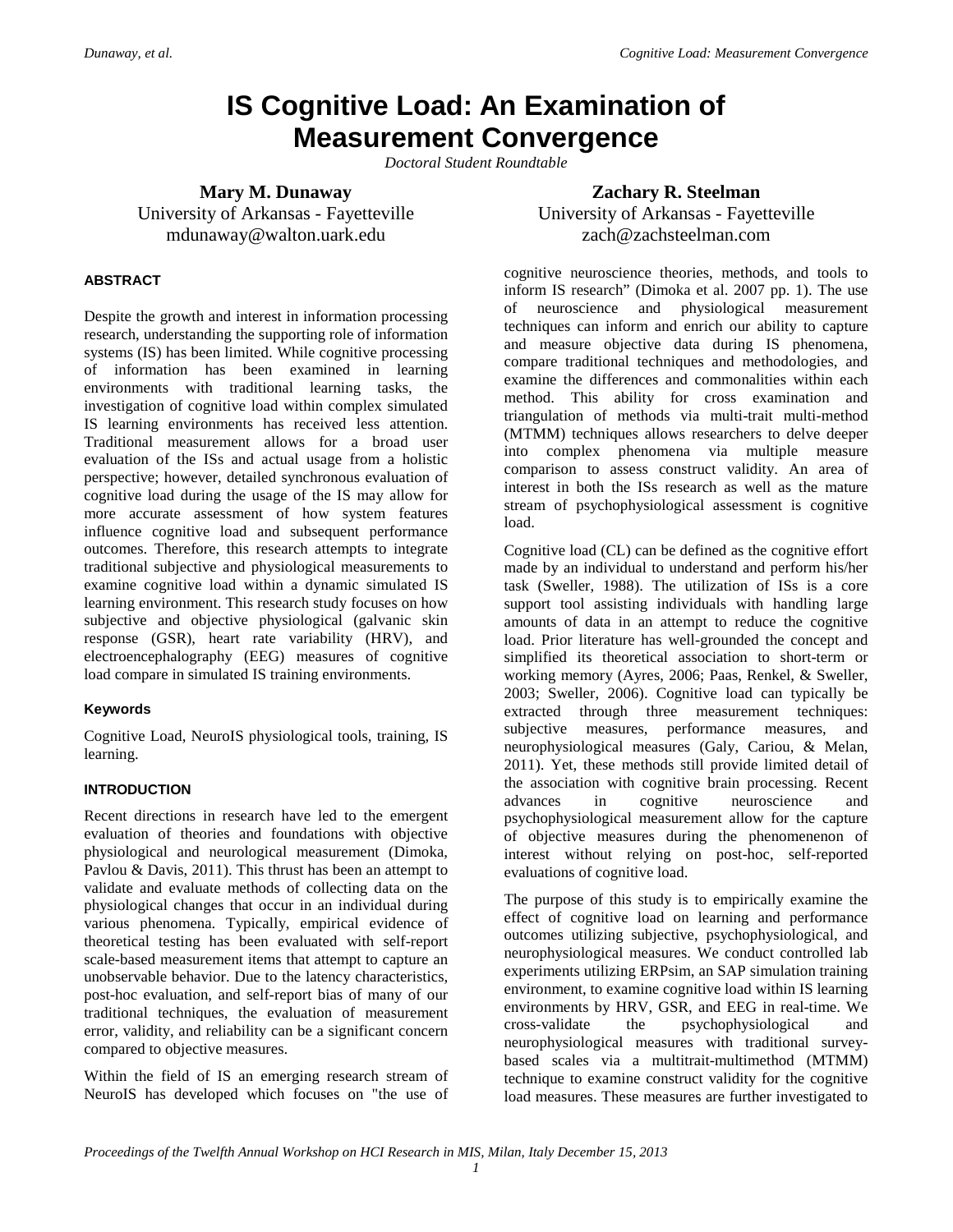explore their influence on learning and performance outcomes (e.g. task performance, satisfaction, effectiveness).

#### **COGNITIVE LOAD THEORY**

Cognitive Load Theory (CLT; Yeung, Jin & Sweller, 1998) focuses on the aspects of mental architectures of learners which influence their performance in learning tasks. One of the foundational assumptions surrounding CLT is that individuals are working with a limited amount of working memory and requirements to complete various mental tasks. When the required cognitive load of a task does not exceed the available working memory of an individual there are adequate mental resources to integrate and absorb the information required.

Germane load is utilized for the schemata construction within an individual's long term memory and is highly effective for the learning process (Kalyuga, 2009). A variety of strategies have been developed around the use of worked examples which provide increased germane load and learning capabilities for individuals (Pass & Van Gog, 2006; Paas & Van Merrienboer, 1994). Therefore, developers of training and learning environments must find ways to optimize the cognitive load of individuals such that the training itself lowers both intrinsic and extraneous load while increasing the germane load presented within the environment. These dimensions of cognitive load are considered to be additive such that their total must remain below available mental resources to enable learning without creating a cognitive overload. Therefore, the development of training and learning environments relies upon the active monitoring and examination of cognitive load components affected to develop effective and efficient learning methods.

#### **COGNITIVE LOAD MEASUREMENT**

Traditionally researchers have utilized two types of methods to measure cognitive load levels via techniques such as survey questionnaires and secondary tasks (Palinko et al., 2010; Cierniak, Scheiter, & Gerjets, 2008). These post-hoc cognitive load measures are a proxy for the actual difficulty and mental effort of an individual across the entire task timeline.

#### **SUBJECTIVE SCALE**

Most often in IS research, subjective scales capture psychological measures of behaviors such as knowledge, abilities, attitudes, and shared understandings (Galliers & Land, 1987). Much of the research utilizes a survey method where responses are self-reported by individuals. The empirical evidence is used to draw inferences about the validity of theory and measurement (Peter & Churchill, 1986). There is an underlying presumption that subjective assessments should correspond reasonably closely with objective data. However, no subjective scale is without measurement error. The scales are developed to

capture measures as accurately as possible, or at least partially represent the constructs of interest.

Largely, respondents' framework of assessment can change in the course of learning due to adaption processes or as a response to motivational and emotional changes to decrease reliability (Schnotz, Wolfgang, & Kurschner, 2007). Yet, there are several advantages of subjective ratings. They are simple and easily applicable; moreover subjective ratings are most often captured in a natural setting, which increases the ecological validity while revealing valuable data. Thus, the varied subjective scale outcomes suggest the need to investigate additional measures to enhance accuracy and explanation for CL nomological and theoretical validity.

#### **OBJECTIVE PERFORMANCE MEASURES**

Objective performance measures include both a primary and secondary tasks (Gwizdka, 2010). Primary performance measures include the number of errors, accuracy, task completion time relative to the user population time, and ratio of the actual completion time to a baseline (Wickens, Hellenberg & Xu, 2002). These type of tasks are applicable when the task performance pace is externally controlled. For example, an IT worker receives instructions on how to fix a PC problem. When the individual in this scenario controls the task pace, the applicability to the measure becomes uncertain.

Secondary tasks typically involve some aspects of monitoring external events which can be delivered periodically though the visual or auditory channel. The delivery choice of the secondary task is highly dependent on the primary task. Methods that involve performance on a secondary task are called dual-task techniques (Kim & Rieh, 2005; Cegarra & Chevalier, 2008). CL measures derived from performance on a secondary task are based on limited cognitive resources. The secondary task performance may increase as more resources are required by the primary task. Despite the ability for this technique to be highly sensitive and reliable in detecting CL levels it has received limited utilization (Sweller, 1988; Chandler & Sweller, 1996). This utilization may limit ecological validity when the inflated artificial resources are required for the tasks of interests.

#### **PSYCHOPHYSIOLOGICAL METHODS**

The physiological measurement techniques focused on in this study are objective and include EEG, GSR, and HRV. These measurement techniques have been found in prior literature related to CL (Sweller, 2010; Schnotz, Wolfgang, & Kurscher, 2007; Minassian et al., 2004; Mulder, 1992). Sweller's (2010) results provided greater interpretation of CL effects in particular when two participants experienced the same amount of overall CL effects were not easily detectable. In addition to dual-task measures, physiological measurement techniques have the advantage of reflecting dynamic, real-time data collection during a task.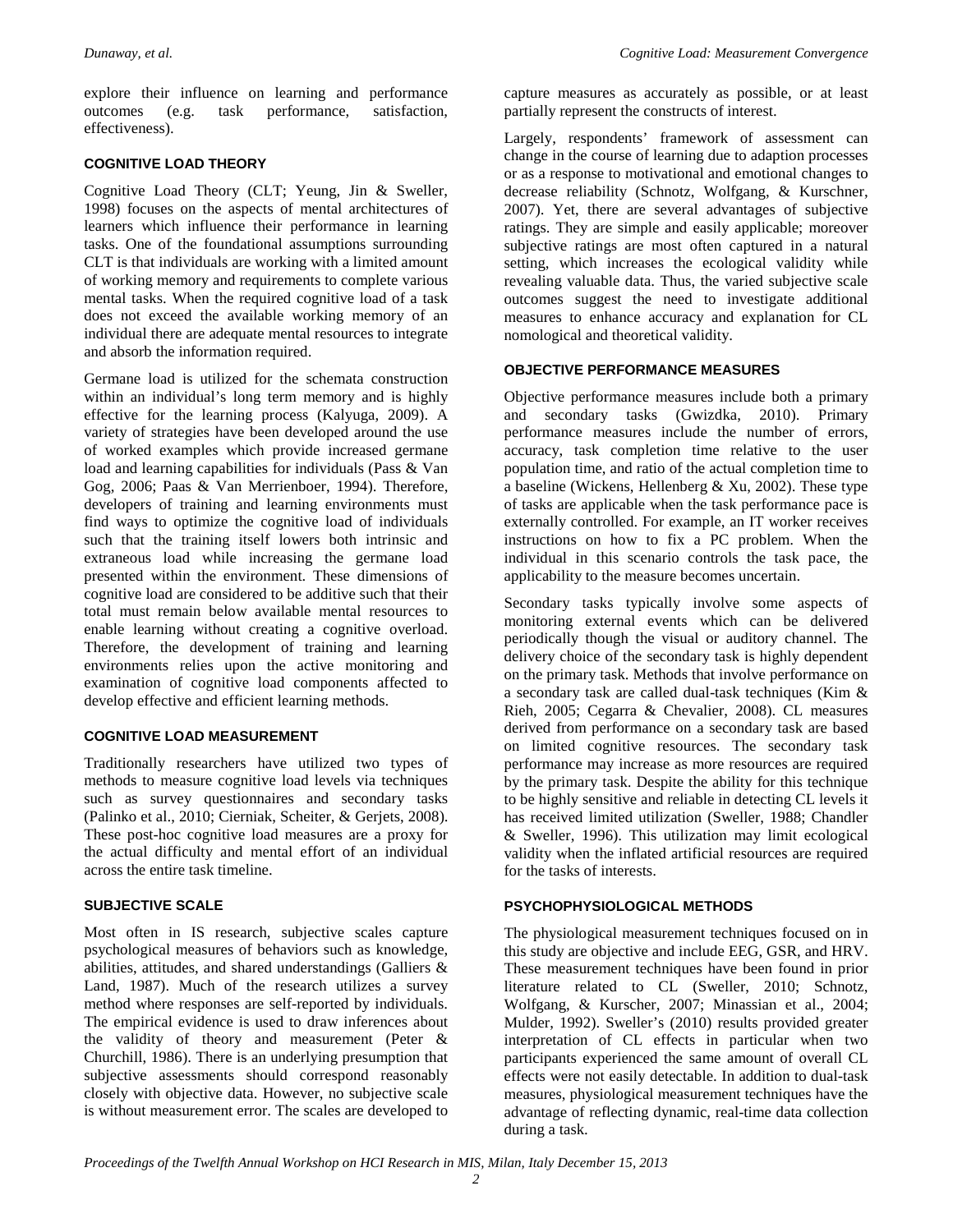EEG is identified as a physiological index that can serve as an online, continuous measure of cognitive load that has higher sensitivity of CL fluctuations when overall CL measures fail to detect differences in cognitive processing (Antonenko & Niederhauser 2010). In the GSR method, current is passed through the body with the skin resistance measured (active GSR) or the current generated by the body itself (passive GSR) (Schnotz & Kurschner, 2007). The advantages of the GSR method are that it provides a relatively simple method for examining the function of the sympathetic autonomic nervous system and that it is not prone to the introspective skills of the individual. The disadvantage of the method is that it cannot be used in natural settings, which reduces its ecological validity. Finally, amplitudes tend to habituate and vary depending on the experimental conditions. Accordingly, the framework of reference for data interpretation can also change in the course of learning.

The use of heart HRV rate variability for measuring cognitive load is based on the assumption that controlled processing is related to a specific cardiovascular state that manifests itself in the HRV power spectrum band (Mulder, 1992). Cognitive effort is supposed to be directly related to control processing, which in turn causes a change in the power spectrum. Paas et al. (1994) found, that this method was not more useful than subjective ratings. Alternatively, DeRivecourt et al. (2008) findings show that HRV from short data segments provided more insight in intermediate levels of mental effort. Their results support a detection of change in mental workload. Given the inconsistent findings, this study will further provide insights into HRV validity for CL measures.

The following section details our methodology and experiment to compare the similarities and differences across multiple cognitive measurement techniques. We examine these effects within the simulated SAP enterprise system ERPsim which provides a dynamic software environment that mimics real economic activities in accelerated time to provide users with real-world experience with the software. Each participant provides multiple cognitive load measurement responses to allow comparison and validity of the techniques within this unique environment.

#### **METHOD**

#### **Participants**

Graduate and undergraduate student participants at a large Midwestern university will be recruited for this study. Participants will be presented with detailed consent forms outlining the task, equipment being used, and approximate duration of the study. The experimental protocol duration is approximately one and a half hours. Participants will be compensated \$20.00 for their participation. Demographic and descriptive data will be produced for sample.

#### **Research Design**

A controlled lab experiment is conducted to examine the changes in cognitive load between and within individuals categorized by varying levels of SAP and ERP technology expertise. For this study, the participants will be randomly assigned into five teams. Each team will play the same scenario against computer players. Within each team, every player is assigned a difficulty level. In the experiment pre- and post- test, individuals will complete an ERP expertise evaluation (Cronan et al., 2010) and the self-report cognitive load survey. Figure 1 depicts the experiment timeline.



#### **Training System and Task**

The utilization of simulated software environments allows for individuals to experience near real-world situations and then applies that knowledge to situations outside of the training environment. Detailed computer logs and click-stream data can be associated continuously with the cognitive load levels. Traditional measurement techniques typically rely upon post-hoc measurement of cognitive load which can limit a researcher's ability to fully measure CL phenomena.

The task for this experiment consists of a series of simulation tasks utilizing the SAP enterprise resource planning (ERP) system implemented through the ERPsim software (Léger et al., 2007). ERPsim is a dynamic simulator of SAP's ERP system which allows for the immersion of individuals into the cash-to-cash business process. The simulator allows individuals to play against each other or the computer in the manufacturing, distribution, and sale of products where transactions are generated by the simulator within a virtual economy in condensed time periods. The simulation experimental design has been utilized in previous studies capturing psychophysiological measurement and has been found to be a viable testing (Léger et. al, 2010; Caya et al., 2011; Léger et al., 2012; Caya et al., 2012) and training environment (Léger et al., 2011; Cronan et al., 2012; Cronan & Douglas, 2013).

#### **Psychophysiological and Neurological Apparatus**

For all neurological and psychophysiological measurement, BIOPAC MP150 data acquisition system will utilized. HRV is captured with two electrodes utilizing silver-oxide gel applied by one of the researchers and placed on the left ankle, right ankle, and left forearm. GSR will be collected with a single electrode connected to the middle finger of the left hand. Each electrode and leading wire is held down with surgical tape to reduce potential disconnects and loosening during the procedure.

*Proceedings of the Twelfth Annual Workshop on HCI Research in MIS, Milan, Italy December 15, 2013*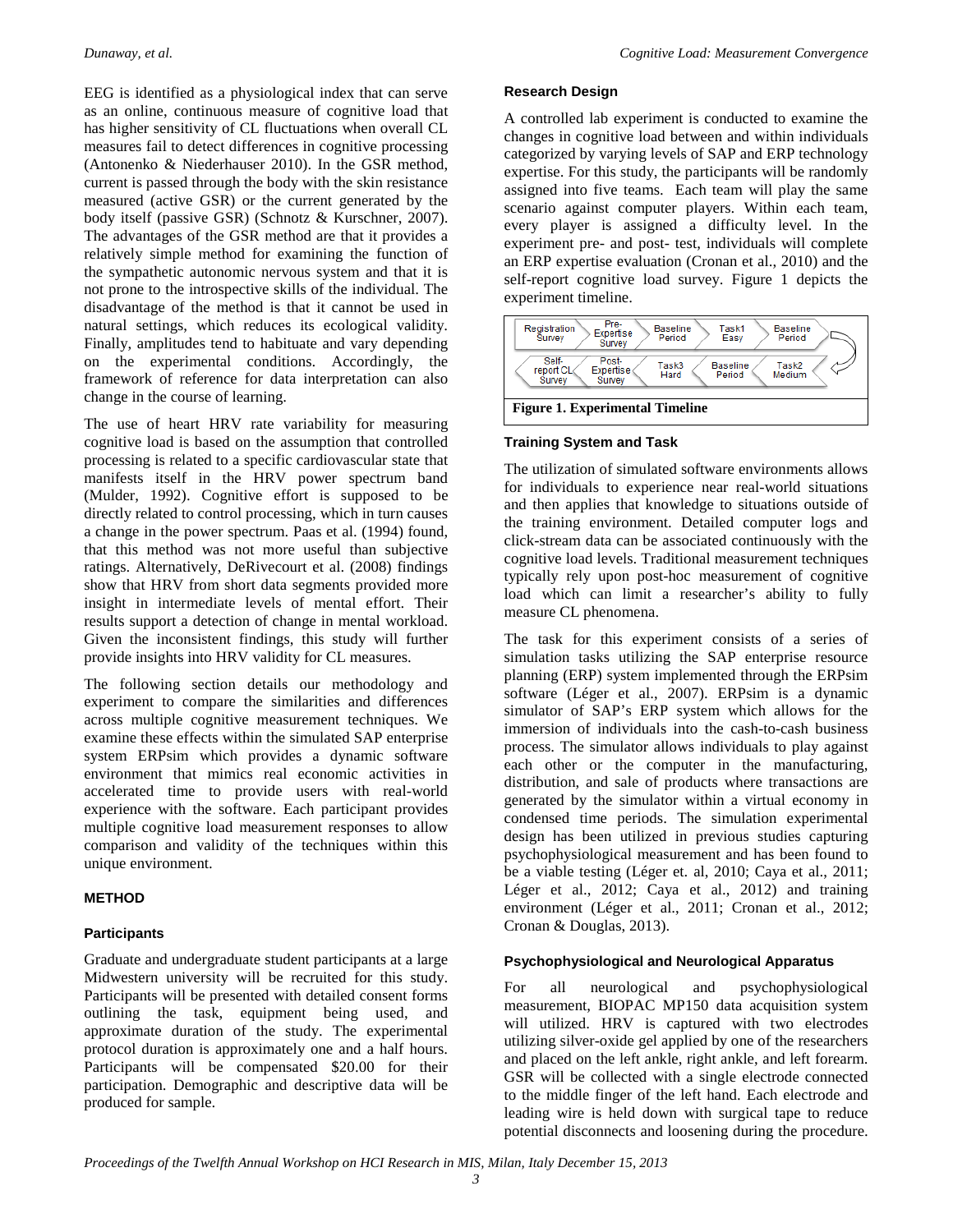The B-Alert X10, wireless helmet will capture a matrix of EEG signals in standard neurological locations. This type of apparatus allows for consistent placement of the electrodes to reduce measurement error and increase reliability.

#### **MEASURES**

Subjective measurements will be collected from two measures of cognitive load typically utilized in previous literature: the Paas 9-point mental effort scale (Paas, 1992) and the NASA-TLX (Task Load Index) (Hart & Staveland, 1988). The Paas 9-point mental effort scale ranges from (1) very, very low mental effort to (9) very, very high mental effort. The NASA-TLX utilizes six dimensions of task load (Mental, Physical, Temporal, Performance, Effort, and Frustration) ranging on scales from 0 to 100 to assess the required mental workload for each individual. Each measure will be captured at the end of each trial and before the baseline rest period starts.

Objective performance of the simulation task is measured by examining both the total profits generated by the individual as well as the ratio of the individual's profit to the computer's profit to calculate a relative index of performance between individuals and across difficulty levels. Satisfaction with the training simulation is captured with a 4 item scale adapted from Bhattacherjee (2001) which asks participants to evaluate how they feel about their overall system experience using a semantic comparison scale.

#### **Experimental Controls**

Our experimental design comprises three distinct levels of task difficulty for each participant and dummy variables for each level as well as an ordinal variable for regression analyses. Additionally, to validate experimental design conditions, we capture a subjective measure of perceived task difficulty (Paas, 1994). Each individual's pre-and post- training expertise will be evaluated using an 18-item ERP knowledge scale (Cronan et al. 2010). These measures capture the objective knowledge of Enterprise System Management, Business Process, and SAP Transaction Skills knowledge. Also, we control for a series of individual level attributes which are believed to have potential influence within our study including age, gender, grade point average, college major, computer selfefficacy (Compeau & Higgins, 1995), and computer anxiety (Thatcher & Perrewe, 2002).

#### **CONTRIBUTIONS**

This project will provide three main contributions to the literature on cognitive load, dynamic simulated training environments, and IS design and implementation. First, our utilization of a variety of measurement tools to examine cognitive load via surveys, neurological, and psychophysiological tools provides insights into which type of measurement can be utilized for examining different aspects of cognitive load. Second, our results

provide a deeper understanding into the variability of CL as well as how these measures convergence. Third, we contribute to the literature on dynamic simulation training environments by exploring how these measures can provide greater insights into user experience and learning.

#### **ACKNOWLEDGMENTS**

We would like to thank Dr. Fred Davis, Dr. Pierre-Majorique Léger, and Dr. Paul Cronan for their endearing support, guidance, and encouragement for our research ideas and projects in the area of NeuroIS.

#### **REFERENCES**

- 1. Antonenko, P. D., & Niederhauser, D. S. (2010). The influence of leads on cognitive load and learning in a hypertext environment. Computers in Human Behavior, 26(2), 140-150.
- 2. Ayres, P. (2006). Impact of reducing intrinsic cognitive load on learning in a mathematical domain. Applied Cognitive Psychology, 20(3), 287-298.
- 3. Bhattacherjee, A. (2001). Understanding information systems continuance: An expectation-confirmation model. Mis Quarterly, 351–370.
- 4. Caya, O., Léger, P. M., Grebot, T., & Brunelle, E. (2012). Integrating, sharing, and sourcing knowledge in an ERP usage context. Knowledge Management Research & Practice.
- 5. Caya, O., Brunelle, É., Leger, P. M., & Grebot, T. (2012, January). An Empirical Study on Emotions, Knowledge Management Processes, and Performance within Integrated Business Process Teams. In System Science (HICSS), 2012 45th Hawaii International Conference on System Sciences, 514-524.
- 6. Cegarra, J., & Chevalier, A. (2008). The use of tholos software for combining measures of mental workload: Toward theoretical and methodological improvements. Behavior Research Methods, 40(4), 988-1000.
- 7. Chandler, P., & Sweller, J. (1996). Cognitive load while learning to use a computer program. Applied Cognitive Psychology, 10(2), 151-170.
- 8. Cierniak, G., Scheiter, K., & Gerjets, P. (2009). Explaining the split-attention effect: Is the reduction of extraneous cognitive load accompanied by an increase in germane cognitive load? Computers in Human Behavior, 25(2), 315-324.
- 9. Compeau, D. R., & Higgins, C. A. (1995). JSTOR: MIS Quarterly, Vol. 19, No. 2 (Jun., 1995), pp. 189- 211. MIS Quarterly, 19(2).
- 10. Cronan, T. P., Léger, P.-M., Charland, P., Robert, J., & Babin, G. (2010). Comparing Objective Measures and Perceptions of Cognitive Learning in an ERP Simulation Game: A Research Note. Information Technology Research Institute, ITRI-WP153-0910.
- 11. Cronan, T. P., Léger, P. M., Robert, J., Babin, G., & Charland, P. (2012). Comparing Objective Measures and Perceptions of Cognitive Learning in an ERP

*Proceedings of the Twelfth Annual Workshop on HCI Research in MIS, Milan, Italy December 15, 2013*